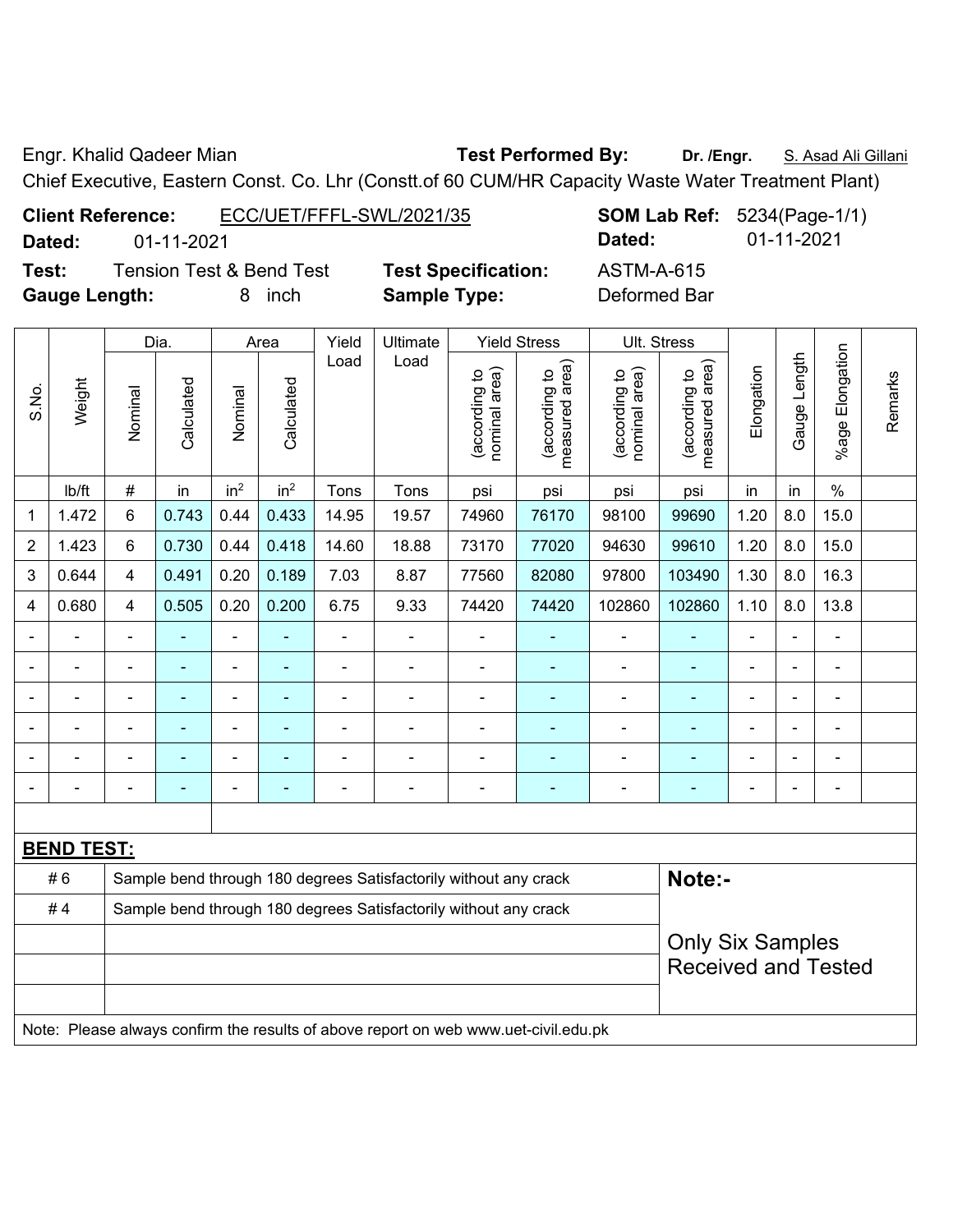Engr. Javed Asad **Test Performed By: Dr. /Engr.**  S. Asad Ali Gillani Chief Resident Engineer, JIP Consultants Jalalpur Sharif, Jalalpur Irrigation Project (JIP)

|               | <b>Client Reference:</b> | JIPIC/TECH/P-3/CRE/24               |                            | Ref:       | 5235(Page-1/                |
|---------------|--------------------------|-------------------------------------|----------------------------|------------|-----------------------------|
| Dated:        | 29-10-2021               |                                     |                            | Dated:     | 01-11-2021                  |
| Test:         |                          | <b>Tension Test &amp; Bend Test</b> | <b>Test Specification:</b> | ASTM-A-615 |                             |
| Gauge Length: |                          | inch<br>8.                          | <b>Sample Type:</b>        |            | Deformed Bar (Kamran Steel) |

**SOM Lab Dated:** 29-10-2021 **Dated:** 01-11-2021

**Ref:** 5235(Page-1/2)

|                            |                   |                | Dia.           |                          | Area            | Yield | Ultimate                                                                            |                                | <b>Yield Stress</b>             |                                | Ult. Stress                     |            |                |                      |         |
|----------------------------|-------------------|----------------|----------------|--------------------------|-----------------|-------|-------------------------------------------------------------------------------------|--------------------------------|---------------------------------|--------------------------------|---------------------------------|------------|----------------|----------------------|---------|
| S.No.                      | Weight            | Nominal        | Calculated     | Nominal                  | Calculated      | Load  | Load                                                                                | nominal area)<br>(according to | (according to<br>measured area) | (according to<br>nominal area) | measured area)<br>(according to | Elongation | Gauge Length   | Elongation<br>%age I | Remarks |
|                            | Ib/ft             | $\#$           | in             | in <sup>2</sup>          | in <sup>2</sup> | Tons  | Tons                                                                                | psi                            | psi                             | psi                            | psi                             | in         | in             | $\frac{0}{0}$        |         |
| 1                          | 2.645             | 8              | 0.995          | 0.79                     | 0.777           | 26.22 | 35.70                                                                               | 73200                          | 74420                           | 99660                          | 101330                          | 1.30       | 8.0            | 16.3                 |         |
| $\overline{2}$             | 2.652             | 8              | 0.996          | 0.79                     | 0.779           | 25.30 | 34.76                                                                               | 70630                          | 71630                           | 97040                          | 98410                           | 1.20       | 8.0            | 15.0                 |         |
| 3                          | 1.062             | 5              | 0.630          | 0.31                     | 0.312           | 9.68  | 13.86                                                                               | 68900                          | 68460                           | 98630                          | 98000                           | 1.30       | 8.0            | 16.3                 |         |
| 4                          | 1.058             | 5              | 0.629          | 0.31                     | 0.311           | 9.63  | 13.91                                                                               | 68540                          | 68320                           | 98990                          | 98680                           | 1.40       | 8.0            | 17.5                 |         |
| 5                          | 0.653             | $\overline{4}$ | 0.494          | 0.20                     | 0.192           | 5.98  | 8.12                                                                                | 65990                          | 68740                           | 89590                          | 93320                           | 1.40       | 8.0            | 17.5                 |         |
| 6                          | 0.655             | 4              | 0.494          | 0.20                     | 0.192           | 5.88  | 8.12                                                                                | 64860                          | 67560                           | 89590                          | 93320                           | 1.30       | 8.0            | 16.3                 |         |
|                            | $\blacksquare$    | $\blacksquare$ | $\blacksquare$ | ÷,                       |                 | ä,    | ÷.                                                                                  | $\blacksquare$                 |                                 | ÷,                             | $\frac{1}{2}$                   | ä,         | $\blacksquare$ | ÷                    |         |
|                            |                   | $\blacksquare$ | $\blacksquare$ | $\overline{\phantom{a}}$ | ۰               |       | ÷                                                                                   | $\blacksquare$                 | $\blacksquare$                  | $\overline{\phantom{0}}$       | $\blacksquare$                  |            |                | ÷                    |         |
|                            |                   |                |                |                          |                 |       | Ē.                                                                                  | $\blacksquare$                 |                                 | $\overline{\phantom{0}}$       | ۰                               |            |                | $\blacksquare$       |         |
|                            |                   |                |                |                          |                 |       |                                                                                     | $\blacksquare$                 |                                 |                                | ۰                               |            |                | Ē,                   |         |
|                            |                   |                |                |                          |                 |       |                                                                                     |                                |                                 |                                |                                 |            |                |                      |         |
|                            | <b>BEND TEST:</b> |                |                |                          |                 |       |                                                                                     |                                |                                 |                                |                                 |            |                |                      |         |
|                            | #8                |                |                |                          |                 |       | Sample bend through 180 degrees Satisfactorily without any crack                    |                                |                                 |                                | Note:-                          |            |                |                      |         |
|                            | #5                |                |                |                          |                 |       | Sample bend through 180 degrees Satisfactorily without any crack                    |                                |                                 |                                |                                 |            |                |                      |         |
|                            | #4                |                |                |                          |                 |       | Sample bend through 180 degrees Satisfactorily without any crack                    |                                |                                 |                                | <b>Only Nine Samples</b>        |            |                |                      |         |
| <b>Received and Tested</b> |                   |                |                |                          |                 |       |                                                                                     |                                |                                 |                                |                                 |            |                |                      |         |
|                            |                   |                |                |                          |                 |       |                                                                                     |                                |                                 |                                |                                 |            |                |                      |         |
|                            |                   |                |                |                          |                 |       | Note: Please always confirm the results of above report on web www.uet-civil.edu.pk |                                |                                 |                                |                                 |            |                |                      |         |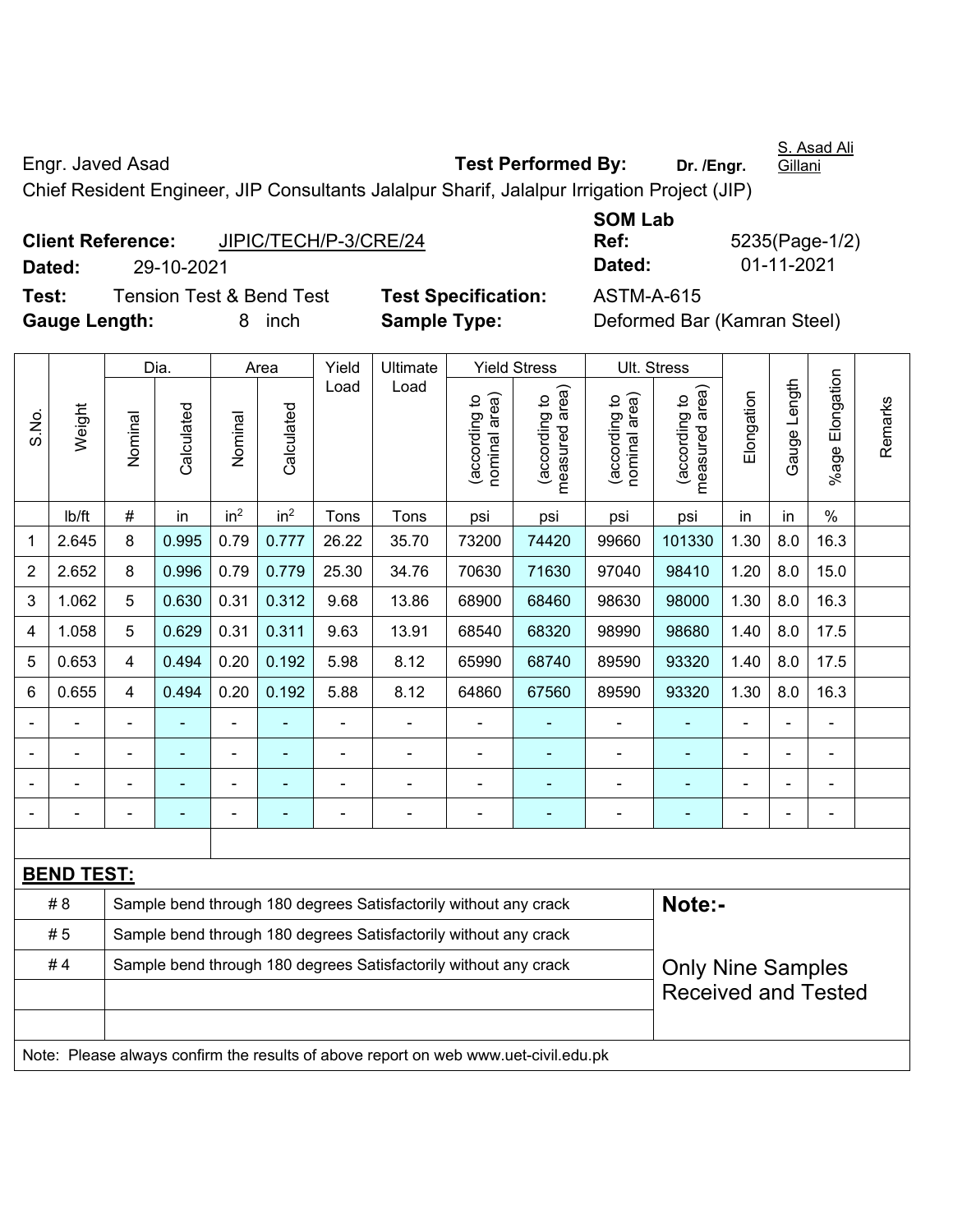Engr. Javed Asad **Test Performed By: Dr. /Engr. Gillani** Chief Resident Engineer, JIP Consultants Jalalpur Sharif, Jalalpur Irrigation Project (JIP)

**Client Reference:** JIPIC/TECH/P-3/CRE/25 **Dated:** 29-10-2021 **Dated:** 01-11-2021 **Test:** Tension Test & Bend Test **Test Specification:** ASTM-A-615 **Gauge Length:** 8 inch **Sample Type:** Deformed Bar (Mughal Steel)

**SOM Lab Ref:** 5235(Page-2/2)

|                          |                   |                           | Dia.                     |                          | Area            | Yield          | Ultimate                                                                            |                                | <b>Yield Stress</b>             |                                | Ult. Stress                     |                |                |                          |         |
|--------------------------|-------------------|---------------------------|--------------------------|--------------------------|-----------------|----------------|-------------------------------------------------------------------------------------|--------------------------------|---------------------------------|--------------------------------|---------------------------------|----------------|----------------|--------------------------|---------|
| S.No.                    | Weight            | Nominal                   | Calculated               | Nominal                  | Calculated      | Load           | Load                                                                                | nominal area)<br>(according to | measured area)<br>(according to | nominal area)<br>(according to | measured area)<br>(according to | Elongation     | Gauge Length   | %age Elongation          | Remarks |
|                          | Ib/ft             | $\#$                      | in                       | in <sup>2</sup>          | in <sup>2</sup> | Tons           | Tons                                                                                | psi                            | psi                             | psi                            | psi                             | in             | in             | $\%$                     |         |
| 1                        | 1.528             | 6                         | 0.756                    | 0.44                     | 0.449           | 16.11          | 20.29                                                                               | 80730                          | 79110                           | 101680                         | 99640                           | 1.20           | 8.0            | 15.0                     |         |
| $\overline{2}$           | 1.530             | 6                         | 0.757                    | 0.44                     | 0.450           | 16.00          | 20.20                                                                               | 80220                          | 78440                           | 101270                         | 99020                           | 1.10           | 8.0            | 13.8                     |         |
|                          |                   |                           |                          | ä,                       |                 | L.             |                                                                                     |                                |                                 | ä,                             |                                 | $\blacksquare$ |                | ä,                       |         |
|                          |                   |                           | $\overline{\phantom{0}}$ | ۰                        | ۰               | $\blacksquare$ | $\blacksquare$                                                                      | $\blacksquare$                 |                                 | $\blacksquare$                 | $\blacksquare$                  | $\blacksquare$ | $\blacksquare$ | $\blacksquare$           |         |
|                          |                   |                           |                          | -                        | ۰               |                | $\blacksquare$                                                                      |                                |                                 | $\blacksquare$                 | ۰                               | ۰              | $\blacksquare$ | $\blacksquare$           |         |
| $\overline{\phantom{0}}$ | Ē,                | ä,                        | $\blacksquare$           | ÷                        | ۰               | $\blacksquare$ | $\blacksquare$                                                                      | Ē,                             |                                 | $\blacksquare$                 | $\blacksquare$                  | ۰              | $\blacksquare$ | $\overline{\phantom{a}}$ |         |
|                          | $\blacksquare$    | ä,                        | ÷                        | $\overline{\phantom{0}}$ | ٠               | $\blacksquare$ | ÷                                                                                   | $\blacksquare$                 | $\overline{\phantom{a}}$        | $\blacksquare$                 | ÷                               | $\blacksquare$ | ä,             | $\blacksquare$           |         |
|                          | $\blacksquare$    | $\blacksquare$            | ÷                        | ÷                        | $\blacksquare$  | $\blacksquare$ | $\blacksquare$                                                                      | $\blacksquare$                 | $\blacksquare$                  | ä,                             | $\blacksquare$                  | $\blacksquare$ | $\blacksquare$ | $\blacksquare$           |         |
|                          |                   |                           | L.                       | ÷                        |                 |                |                                                                                     |                                |                                 | Ē,                             | Ē,                              |                |                | Ē,                       |         |
|                          |                   |                           |                          |                          | Ē.              | $\blacksquare$ |                                                                                     |                                |                                 | $\blacksquare$                 | Ē.                              | ۰              | $\blacksquare$ | $\overline{\phantom{0}}$ |         |
|                          |                   |                           |                          |                          |                 |                |                                                                                     |                                |                                 |                                |                                 |                |                |                          |         |
|                          | <b>BEND TEST:</b> |                           |                          |                          |                 |                |                                                                                     |                                |                                 |                                |                                 |                |                |                          |         |
|                          | #6                |                           |                          |                          |                 |                | Sample bend through 180 degrees Satisfactorily without any crack                    |                                |                                 |                                | Note:-                          |                |                |                          |         |
|                          |                   |                           |                          |                          |                 |                |                                                                                     |                                |                                 |                                |                                 |                |                |                          |         |
|                          |                   | <b>Only Three Samples</b> |                          |                          |                 |                |                                                                                     |                                |                                 |                                |                                 |                |                |                          |         |
|                          |                   |                           |                          |                          |                 |                |                                                                                     |                                |                                 |                                | <b>Received and Tested</b>      |                |                |                          |         |
|                          |                   |                           |                          |                          |                 |                |                                                                                     |                                |                                 |                                |                                 |                |                |                          |         |
|                          |                   |                           |                          |                          |                 |                | Note: Please always confirm the results of above report on web www.uet-civil.edu.pk |                                |                                 |                                |                                 |                |                |                          |         |

S. Asad Ali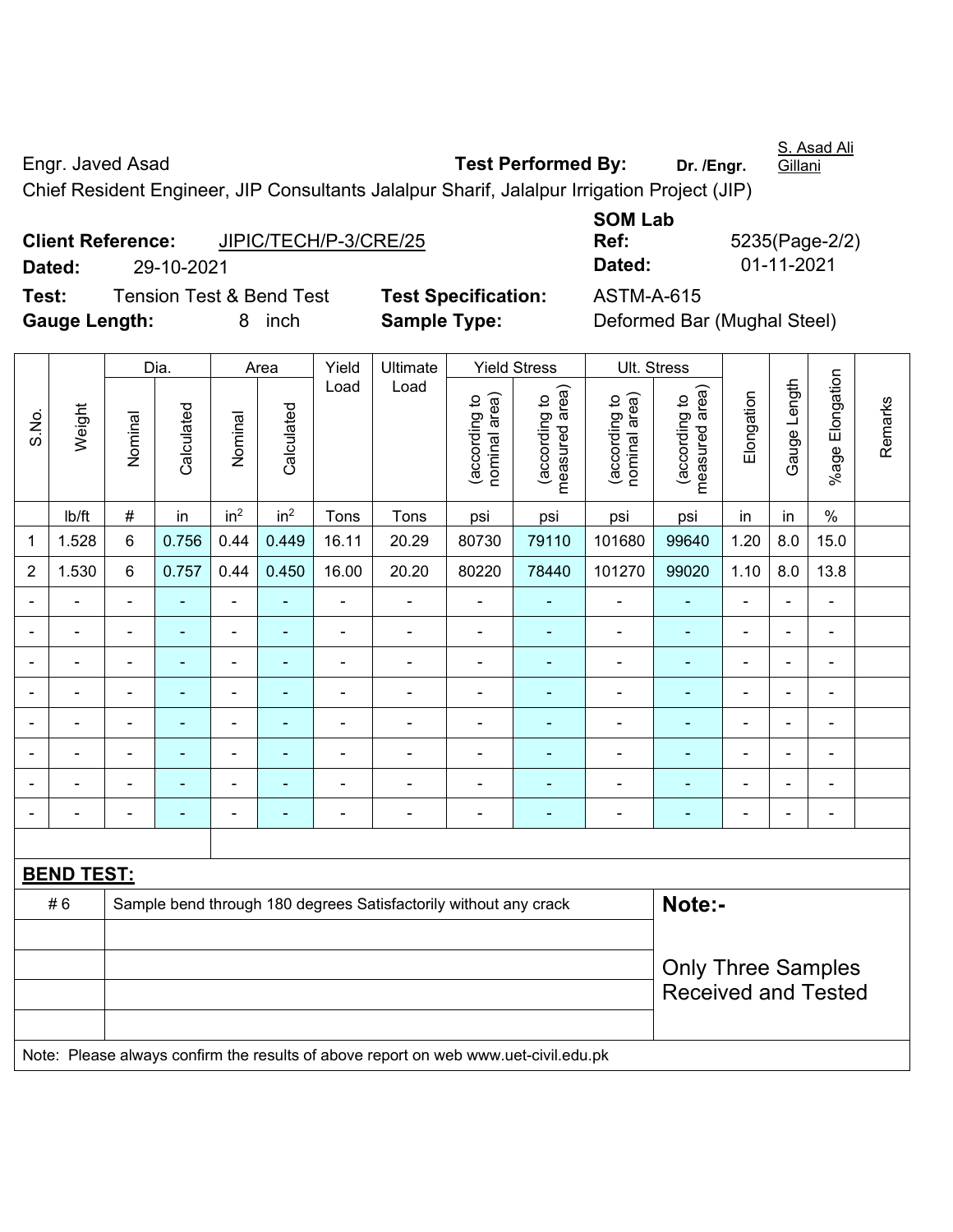S. Asad Ali **Gillani** 

Addl. Dir. (Works) **Test Performed By:** Dr. /Engr.

The Punjab Employees Social Security Institution, Lahore (M/s Al-Tawakkal Construction Company)

**Client Reference:** SS.WW.(206)21/273 **Dated:** 01-11-2021 **Dated:** 01-11-2021 **Test:** Tension Test & Bend Test **Test Specification:** ASTM-A-615 **Gauge Length:** 8 inch **Sample Type:** Deformed Bar

**SOM Lab Ref:** 5236(Page-1/1)

|                |                   |                          | Dia.                   |                              | Area                     | Yield          | Ultimate                                                                            |                                | <b>Yield Stress</b>             |                                | Ult. Stress                     |                |                |                 |         |
|----------------|-------------------|--------------------------|------------------------|------------------------------|--------------------------|----------------|-------------------------------------------------------------------------------------|--------------------------------|---------------------------------|--------------------------------|---------------------------------|----------------|----------------|-----------------|---------|
| S.No.          | Weight            | Nominal                  | Calculated             | Nominal                      | Calculated               | Load           | Load                                                                                | nominal area)<br>(according to | (according to<br>measured area) | nominal area)<br>(according to | measured area)<br>(according to | Elongation     | Gauge Length   | %age Elongation | Remarks |
|                | Ib/ft             | $\#$                     | in                     | in <sup>2</sup>              | in <sup>2</sup>          | Tons           | Tons                                                                                | psi                            | psi                             | psi                            | psi                             | in             | in             | $\%$            |         |
| 1              | 1.532             | 6                        | 0.757                  | 0.44                         | 0.450                    | 16.84          | 19.93                                                                               | 84410                          | 82530                           | 99890                          | 97670                           | 1.30           | 8.0            | 16.3            |         |
| $\overline{2}$ | 1.534             | 6                        | 0.758                  | 0.44                         | 0.451                    | 16.64          | 19.83                                                                               | 83390                          | 81350                           | 99380                          | 96960                           | 1.30           | 8.0            | 16.3            |         |
| 3              | 0.596             | 5                        | 0.472                  | 0.31                         | 0.175                    | 6.54           | 8.26                                                                                | 46560                          | 82480                           | 58750                          | 104060                          | 1.10           | 8.0            | 13.8            |         |
| $\overline{4}$ | 0.594             | 5                        | 0.472                  | 0.31                         | 0.175                    | 6.73           | 8.33                                                                                | 47870                          | 84790                           | 59250                          | 104960                          | 1.10           | 8.0            | 13.8            |         |
| $\blacksquare$ | $\blacksquare$    | $\blacksquare$           | $\blacksquare$         | ÷,                           | ۰                        | $\blacksquare$ | ÷,                                                                                  | $\overline{\phantom{a}}$       | $\overline{\phantom{a}}$        | $\blacksquare$                 | $\blacksquare$                  | $\blacksquare$ | $\blacksquare$ | ÷,              |         |
|                |                   |                          | $\blacksquare$         | ÷                            | $\blacksquare$           | L.             | ÷,                                                                                  | $\blacksquare$                 | $\overline{\phantom{a}}$        | ÷                              | ÷,                              |                | ä,             | $\blacksquare$  |         |
|                |                   |                          |                        | $\blacksquare$               |                          | $\blacksquare$ | ÷                                                                                   | $\blacksquare$                 |                                 | ÷                              | $\blacksquare$                  |                | $\blacksquare$ |                 |         |
|                | $\blacksquare$    | $\blacksquare$           | ۰                      | ۰                            | ۰                        | $\overline{a}$ | ÷                                                                                   | $\blacksquare$                 |                                 | $\blacksquare$                 | $\blacksquare$                  | $\blacksquare$ | $\overline{a}$ | $\blacksquare$  |         |
|                |                   |                          |                        | ÷                            | ÷                        | Ē,             | ÷,                                                                                  | Ē,                             |                                 | ÷                              | $\blacksquare$                  | ÷              | L,             | ä,              |         |
| $\blacksquare$ | -                 | $\blacksquare$           | ۰                      | $\qquad \qquad \blacksquare$ | $\overline{\phantom{a}}$ | $\overline{a}$ | ÷                                                                                   | $\blacksquare$                 | $\overline{\phantom{a}}$        | $\overline{a}$                 | $\blacksquare$                  | $\blacksquare$ | $\blacksquare$ | ÷               |         |
|                |                   |                          |                        |                              |                          |                |                                                                                     |                                |                                 |                                |                                 |                |                |                 |         |
|                | <b>BEND TEST:</b> |                          |                        |                              |                          |                |                                                                                     |                                |                                 |                                |                                 |                |                |                 |         |
|                |                   |                          | No Bend test performed |                              |                          |                |                                                                                     |                                |                                 |                                | Note:-                          |                |                |                 |         |
|                |                   |                          |                        |                              |                          |                |                                                                                     |                                |                                 |                                |                                 |                |                |                 |         |
|                |                   | <b>Only Four Samples</b> |                        |                              |                          |                |                                                                                     |                                |                                 |                                |                                 |                |                |                 |         |
|                |                   |                          |                        |                              |                          |                |                                                                                     |                                |                                 |                                | <b>Received and Tested</b>      |                |                |                 |         |
|                |                   |                          |                        |                              |                          |                |                                                                                     |                                |                                 |                                |                                 |                |                |                 |         |
|                |                   |                          |                        |                              |                          |                | Note: Please always confirm the results of above report on web www.uet-civil.edu.pk |                                |                                 |                                |                                 |                |                |                 |         |